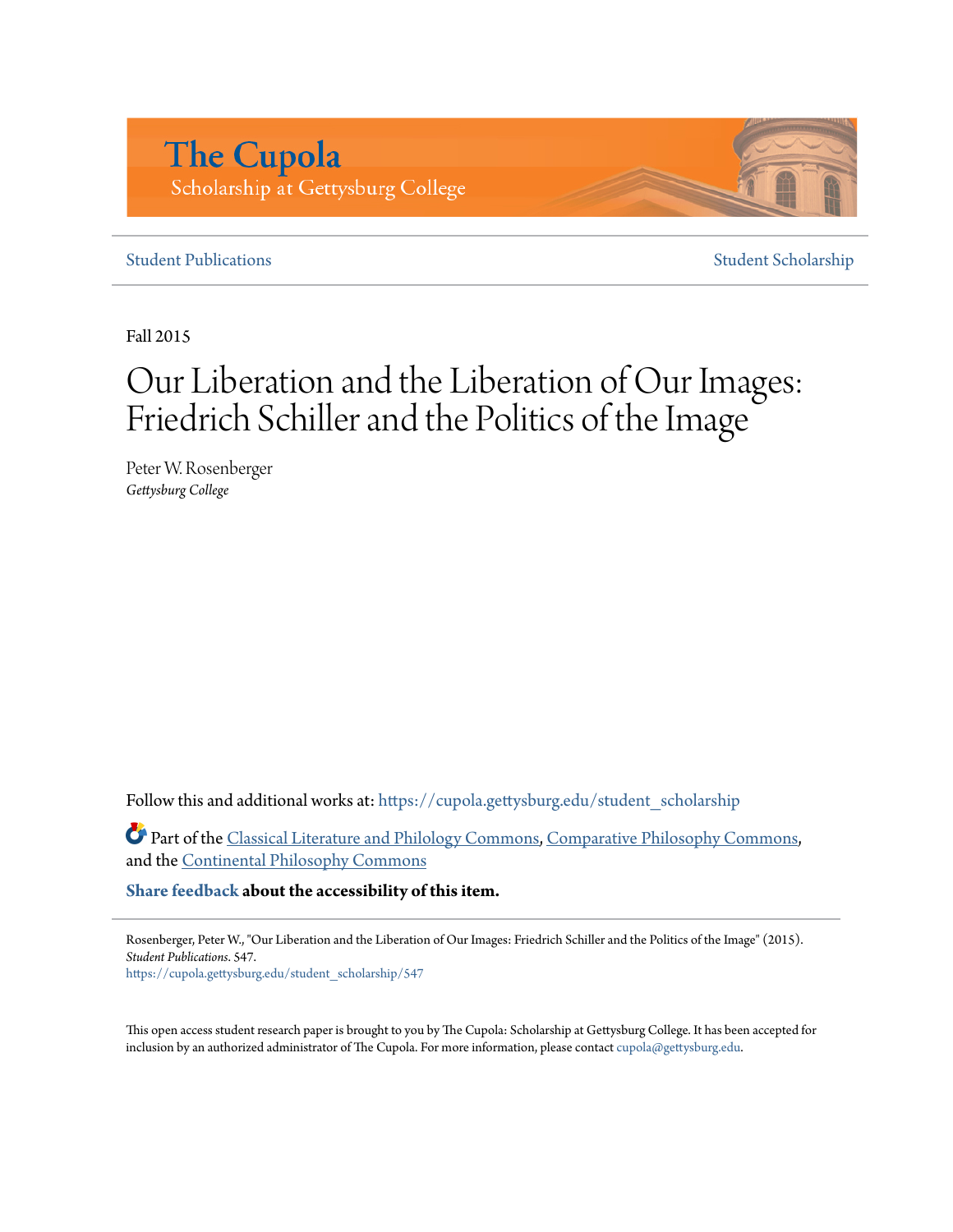# Our Liberation and the Liberation of Our Images: Friedrich Schiller and the Politics of the Image

## **Abstract**

In this paper, I will compare the aesthetic philosophies put forward in Friedrich Schiller's On the Aesthetic Education of Man and Plato's Republic. Using Schiller's more robust aesthetic philosophy and its political import, I will argue that the government of Plato's Republic would not create freedom for its citizens. Then, I will carry Schiller's aesthetics and politics forward to argue, using Freud and a number of thinkers who champion Freud's work, that economic interests can also limit the freedoms of a nation's citizens. Finally, I will argue that Schiller's aesthetic philosophy can deliver a political freedom free from the state control depicted in Republic and the economic control of modern consumer culture.

#### **Keywords**

Friedrich Schiller, political art, political philosophy, aesthetic philosophy, political image

#### **Disciplines**

Classical Literature and Philology | Comparative Philosophy | Continental Philosophy | Philosophy

#### **Comments**

Written as a Senior Thesis in Philosophy.

#### **Creative Commons License**

This work is licensed under a [Creative Commons Attribution 4.0 License.](https://creativecommons.org/licenses/by/4.0/)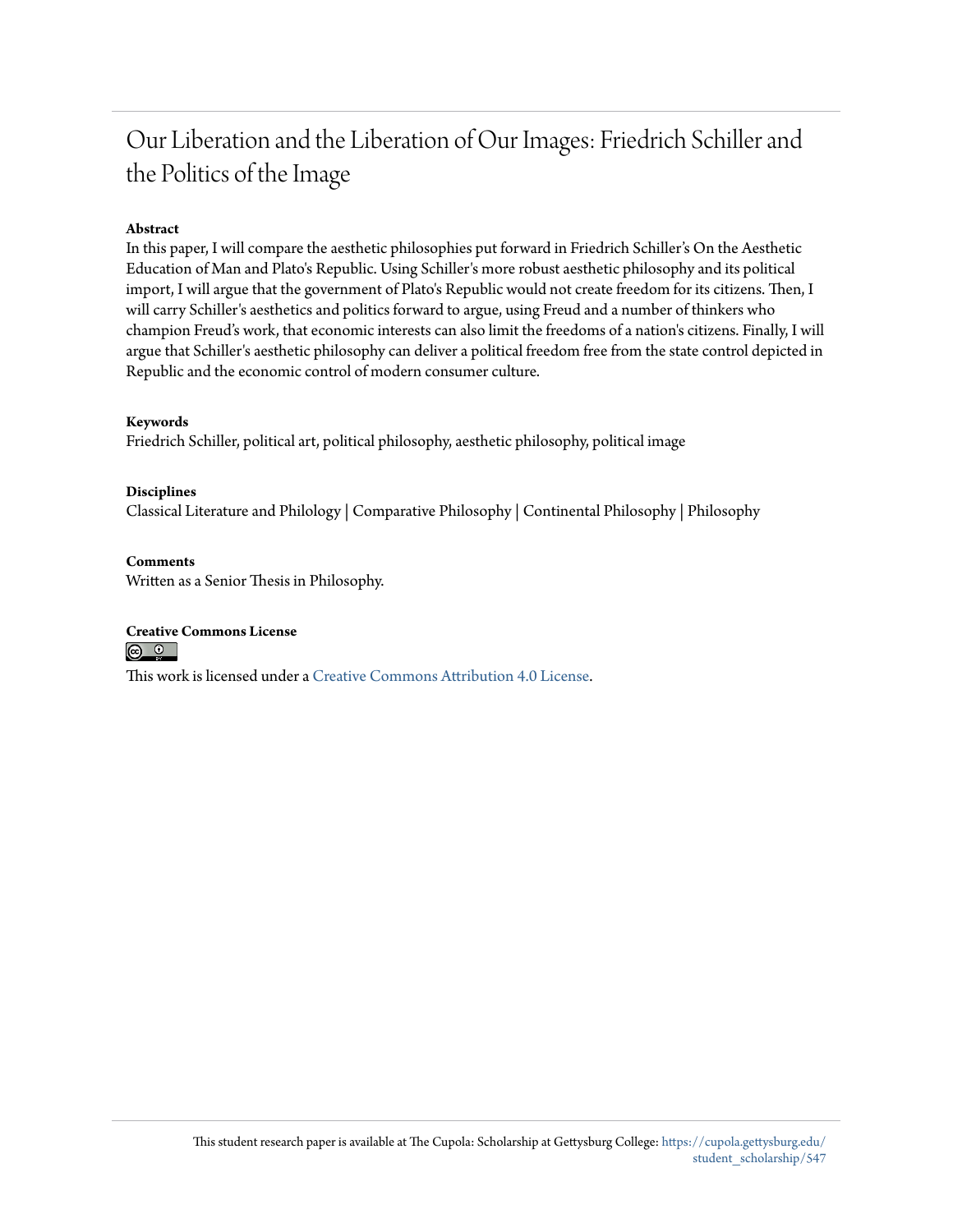Peter W. Rosenberger Professor Mullen PHIL 400 19 December 2015

> Our Liberation and the Liberation of Our Images: Friedrich Schiller and the Politics of the Image

First, this paper will discuss Plato's *Republic* and Friedrich Schiller's *On the Aesthetic Education of Man*. It will adopt Schiller's aesthetic philosophy and give an account of how *Republic* fails to align with Schiller's picture of aesthetics. Second, it will move through an indepth discussion of the modern aesthetic landscape, how it is so dramatically influenced by economic drives, and how that impacts the political life of the citizens. This analysis will finish with an eye toward Freud and a number of thinkers who champion Freud's work. Finally, we will return to Schiller and some contemporary employments of Schiller to further flesh out how his aesthetic utopia offers respite from the dangerous ills of our consumer culture.

I.

Tied up in its construction of the ideal state, Plato's *Republic* puts forward one of the earliest philosophies of art. There is some incongruity between the words of Socrates in the dialogue and the *Republic* as a text, but these possible incongruities only amplify the position this section of the paper eventually takes. A modern text, *On the Aesthetic Education of Man* by Friedrich Schiller, is read alongside the *Republic* and provides an alternative picture of aesthetics. A discussion of the relationship between politics and aesthetics in the *Republic* will be framed within the aesthetic sphere created by Schiller. Ultimately, the comparison of these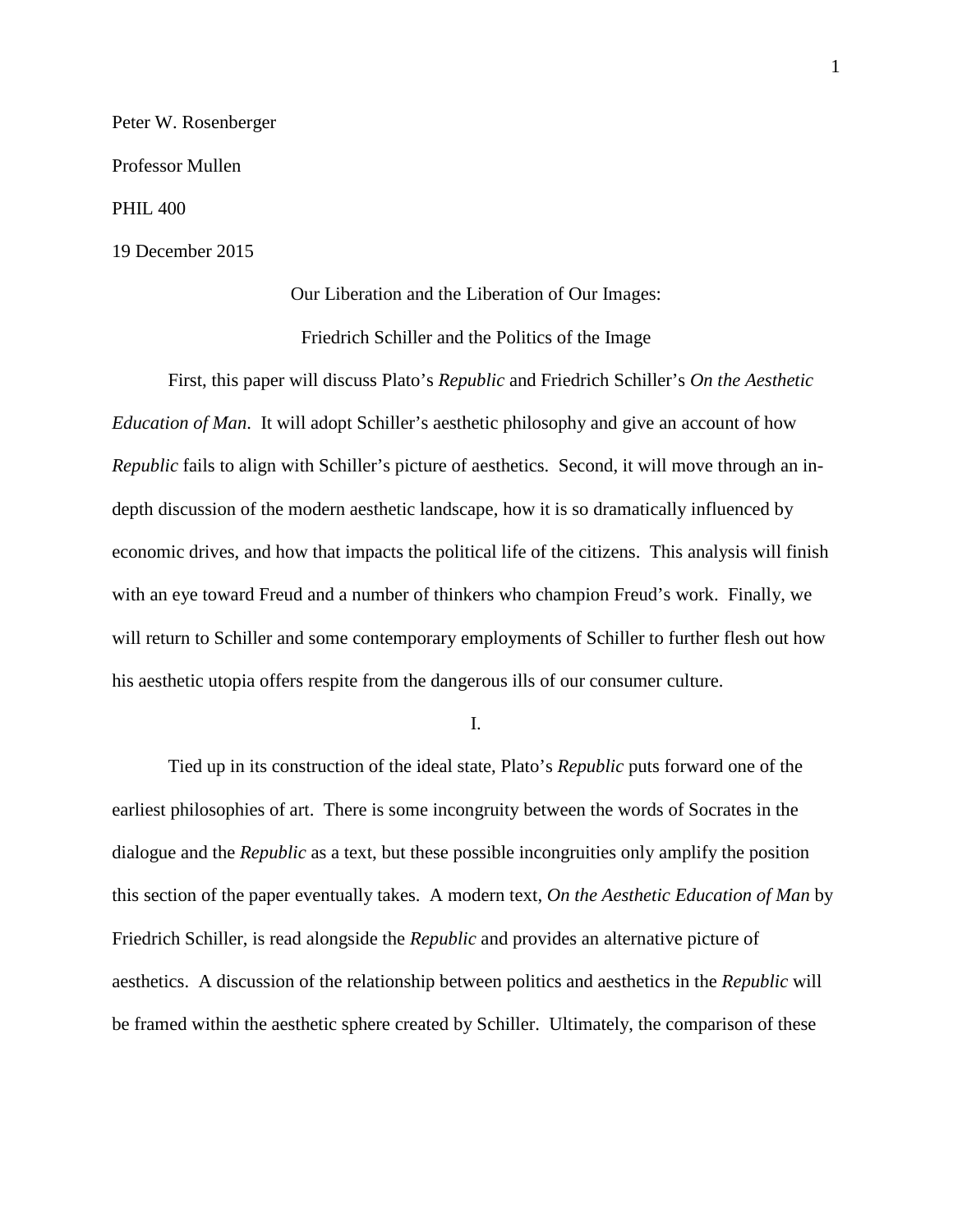two texts and their treatment of art in society will reveal some of the dangers of political institutions where the few rule over the many.

When assessing how Socrates characterizes art, it is important to start with the simple position that art is impactful. The *Republic* would not be discussed in the context of aesthetics if this was not the case, so this is somewhat obvious, but the ability art has to affect the minds of the people that consume it is a very important part of what Socrates says in Plato's dialogues, and it lays the foundation for what Socrates says about the censorship of art.

The state that Socrates constructs in the *Republic* relies on particular groups of people fulfilling particular roles. In Book III, Socrates delivers a lot of rules for how the guardian class should be educated. The guardians, or warriors, have an extremely important role in the city, and the stakes are very high when it comes to making sure they fulfill their role. Socrates and Adeimantus agree about some specific criteria for the guardians: they shouldn't fear death, or fear death for those close to them; they shouldn't indulge in humor; they shouldn't be able to be bribed (Plato 60-66).

In all of these things, art has an impact. Most of the conversation in Book III is about what sections of the stories about gods and heroes should be removed. No indication can be given that fearing death (for you or for others), laughing a lot, or receiving gifts to win favor are behaviors to be admired and duplicated. Censoring the texts that include these passages is necessary for the structural maintenance of the state. The passages that show, or even gesture toward, these "bad" behaviors must be removed. There is not a conversation about teaching the guardians to flesh out what should and should not be done in the midst of examples of both. The message is clear: do not show what should not be done.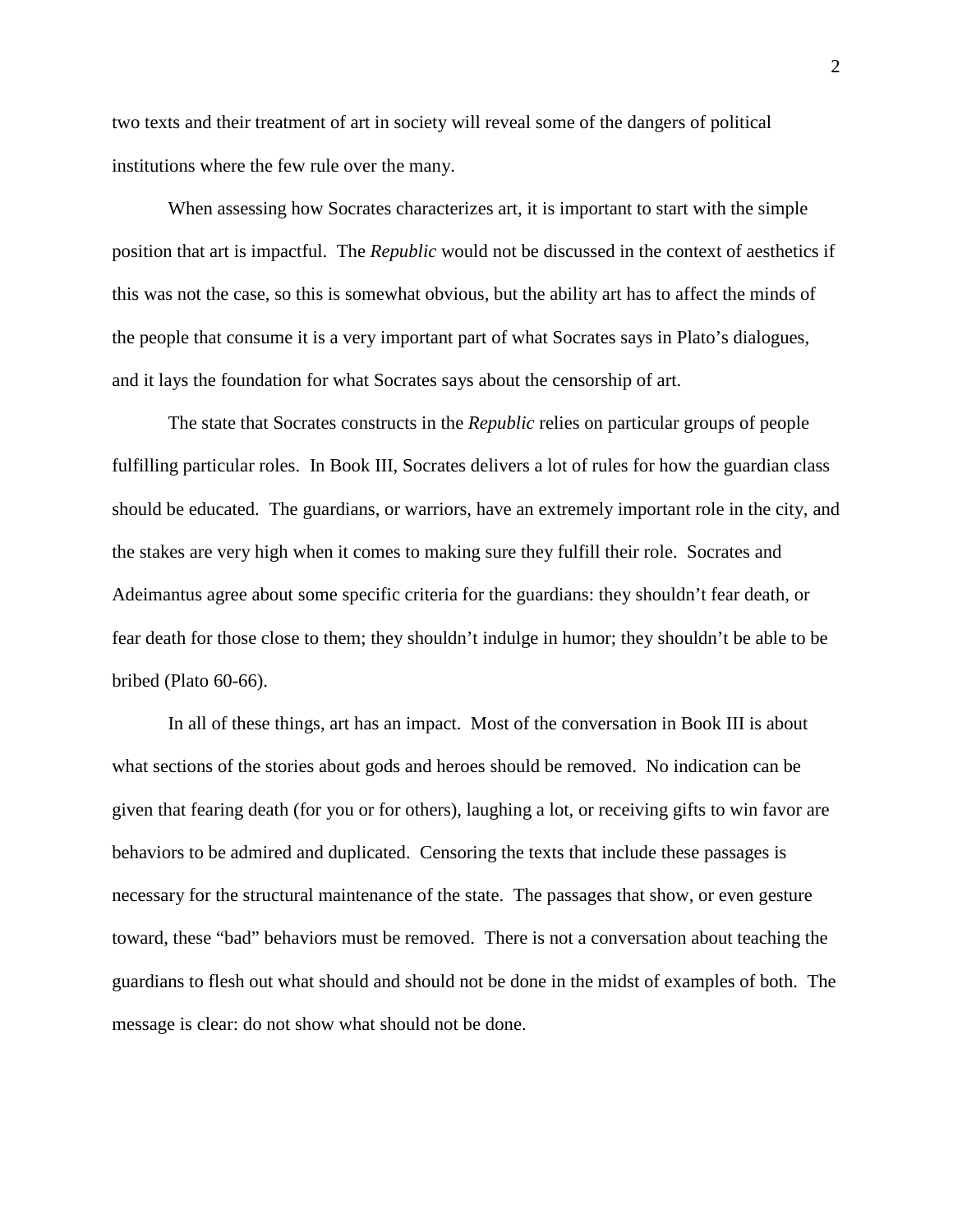The noble lie serves a similar purpose, but it impacts the state more broadly. The noble lie is an ideal, a highly impactful, false story that Socrates somewhat sheepishly reveals to Adeimantus at the end of Book III. According to Socrates, having the guardians and the auxiliaries believe that "the upbringing and the education we gave them, and the experiences that went with them, were a sort of dream, that in fact they themselves, their weapons, and the other craftsmen's tools were at that time really being fashioned and nurtured inside the earth, and that when the work was complete, the earth, who is their mother, delivered all of them up into the world" (Plato 91). This also leads to the myth of metals, where Socrates says that people should be taught that the nature of their souls determines their place in the state.

This is an extremely sly maneuver by Socrates. According to Socrates, we should educate with censored materials that show only images of what to strive for, and then, we should convince those we have educated that we did not educate them. The final, idealized, step is to tell the guardians and auxiliaries a story—the story about coming from the earth—that makes them believe their position in society is determined by nature, not by the educators. Place the source of the social structure in an external, mystifying supernatural source; deem it essentially unquestionable, and you have "closed the loop." The purpose of the censorship and the noble lie is to reinforce societal positions and make the societal positioning incontestable.

Possibly the most difficult task that comes with studying the *Republic* is discerning where the work falls compared to the positions held by the characters inside the dialogue. All of what has been fleshed out above has been purposefully tied to the ideas and positions of Socrates. Figuring out the ideas and positions of Plato, on the other hand, is a difficult task. The *Republic*, as a text, breaks the rules that Socrates lays out in his conversations with Adeimantus and Glaucon. When it comes to censorship and the noble lie, the guardians and the auxiliaries should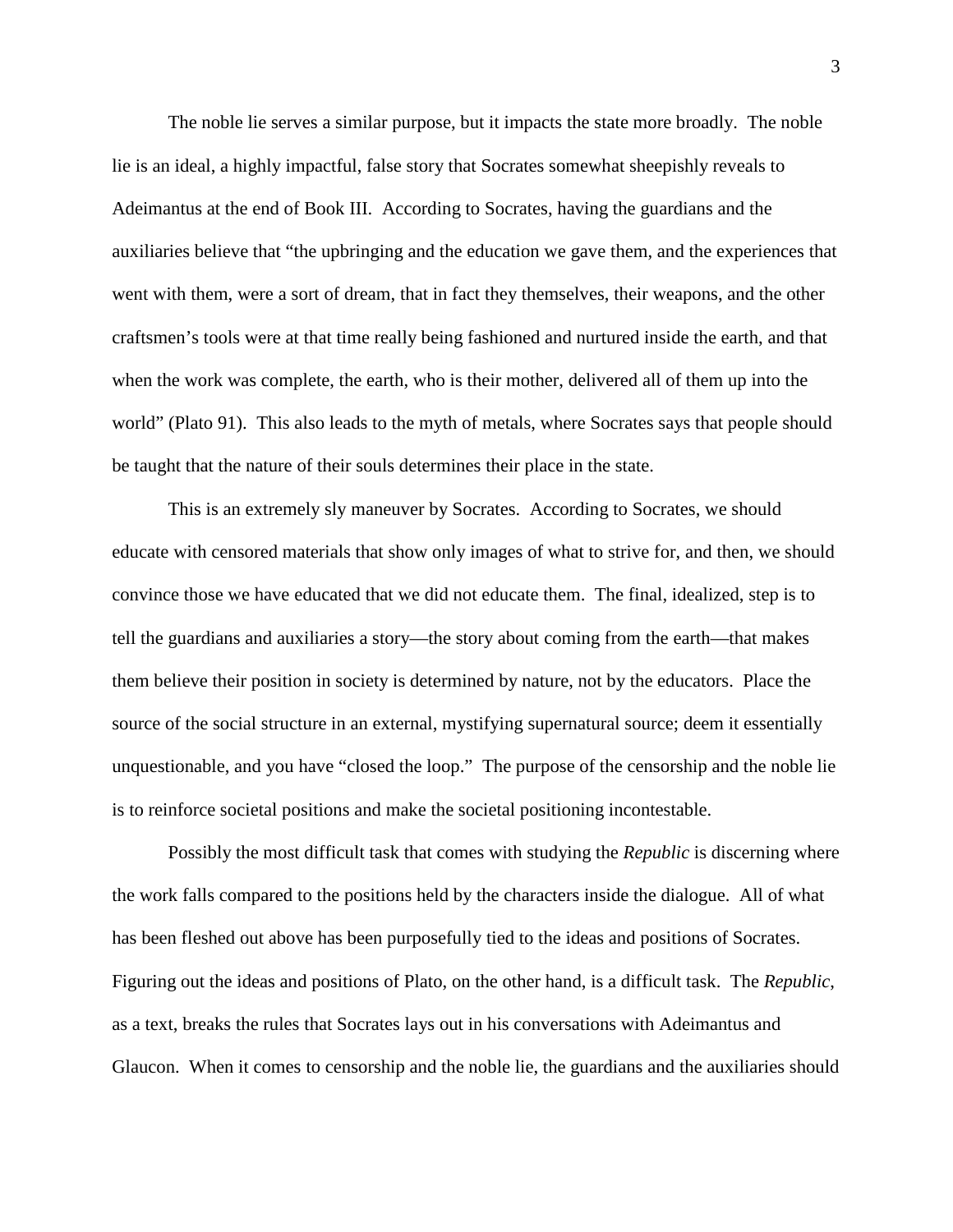not read the *Republic* because it contains images of behavior that should not be imitated, which is clearly not acceptable, according to the characters within the dialogue.

There are two different, albeit connected, questions that arise from this situation. What is the relationship between politics and aesthetics *within* the *Republic*? And what should we see as the proper relationship between politics and aesthetics as readers of the *Republic*? The first question is about Socrates's vision of the state, and the second is about Plato's vision of the state.

The first vision of this relationship, as discussed above, is a relationship where politics holds dominion over aesthetics. Showing beautiful things and making beautiful art is only to be done when it does not interfere with educating the masses to successfully fill their roles in society. Legislators can use art to educate the masses, as long as they use it carefully and keep a watchful eye on what messages it sends. That is how Socrates sees the relationship between politics and aesthetics. The position of the text is not necessarily different than Socrates's position, but, as mentioned earlier, there is some uncertainty.

One way of doing the meta-analysis of the *Republic* maintains congruity between what Socrates says and what Plato wants readers to take away from the text. The *Republic* can be seen as a text only for the ruling few. Just because the guardians and the auxiliaries should not read it, does not mean it should not exist. In Socrates's version of the state, a text like the *Republic* should be kept from the masses and given only to those who have proven themselves to be in the enlightened minority.

The more complicated, and essentially impossible to prove, interpretation is that Plato wanted to shed light on systems where manipulated masses are fed a lie that perpetuates the social structure of the state. It seems unlikely that this was the specific aim of the *Republic*, but interpreting the text as satirical commentary is not unmanageable. Furthering this interpretation,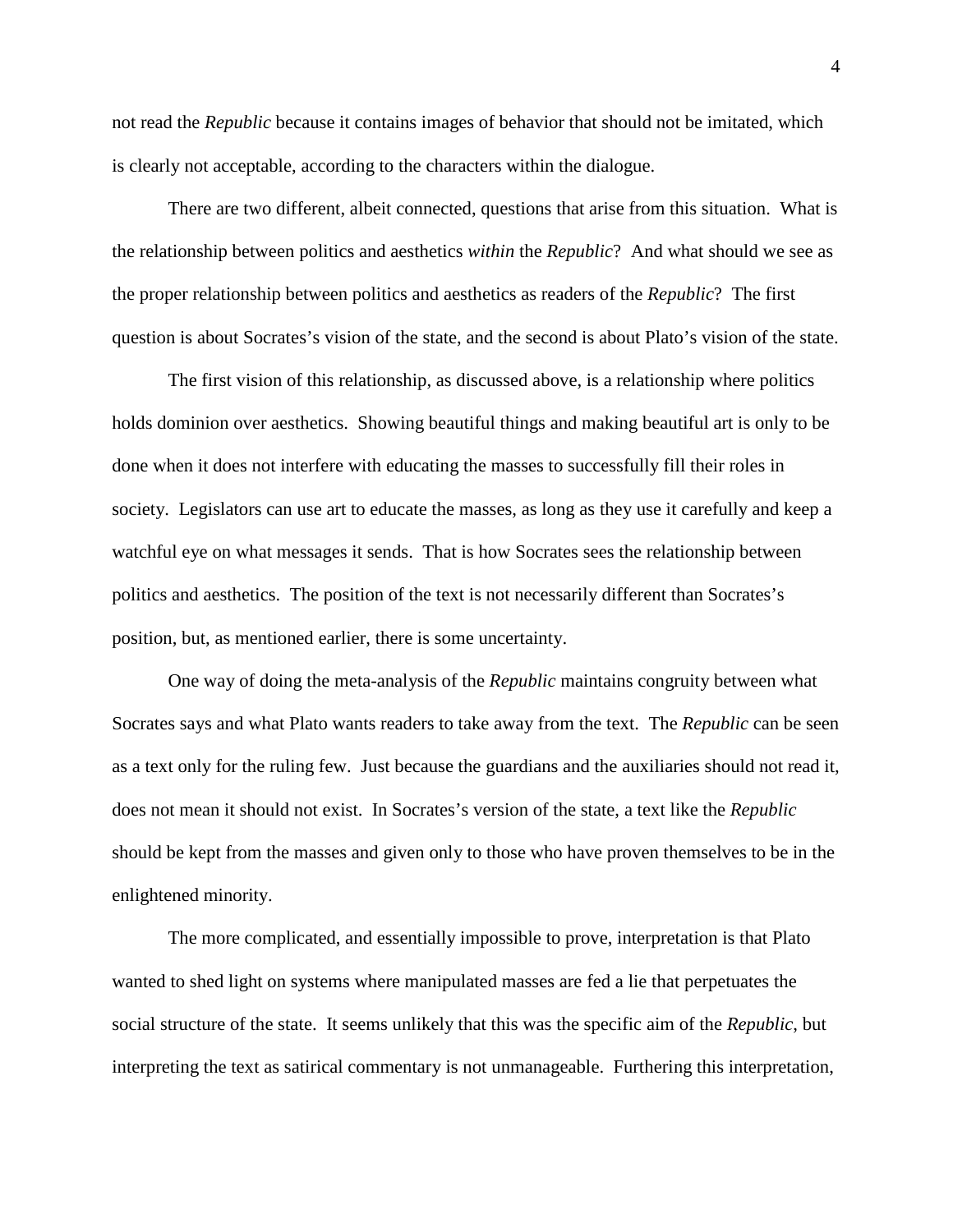and casting the *Republic* as the sort of artful creation that can make clear the manipulation of a ruling class, art can be seen as an emancipatory force.

For me, especially with my modern cultural vantage point, the emancipatory power of art is undeniable. Art can be used to deliver social commentary, and it can be used to keep the state in check. The fear that Socrates feels about the impact of art eventually leads him, in Book X, to suggest banishing the poets from the state. The noble lie is the ideal, but, according to Socrates in Book X, managing the messages of the poets is a great risk. It's clear from Book III that Socrates can imagine a state where the ruler successfully manages the society's artistic culture, but his skepticism—about the practical side of things—shines through in Book X. This move is understandable considering the stance Socrates takes toward art and poetics in the earlier sections of the *Republic*.

To someone who wants to create a carefully positioned, undisputable social structure, kicking out the poets is completely just. The maintenance of the state is the vehicle for protecting and supporting the wellbeing of the masses, and art can get in the way of that. Carefully positioned and undisputable is not necessarily a bad thing. That being said, in practice—in human history—there have been times when carefully positioned and undisputable political systems have been profoundly devastating. Mixing in a modicum of historicism can reveal art's ability to affect the state and moderate social psyche. Looking through this lens, Socrates's treatment of the poets is quite unjust.

In *On the Aesthetic Education of Man*, Friedrich Schiller delivers an intricate, sophisticated relationship between politics and aesthetics. Didactic art, like art that would purposefully reveal injustices in the apparatuses of the state, is not what Schiller advocates for,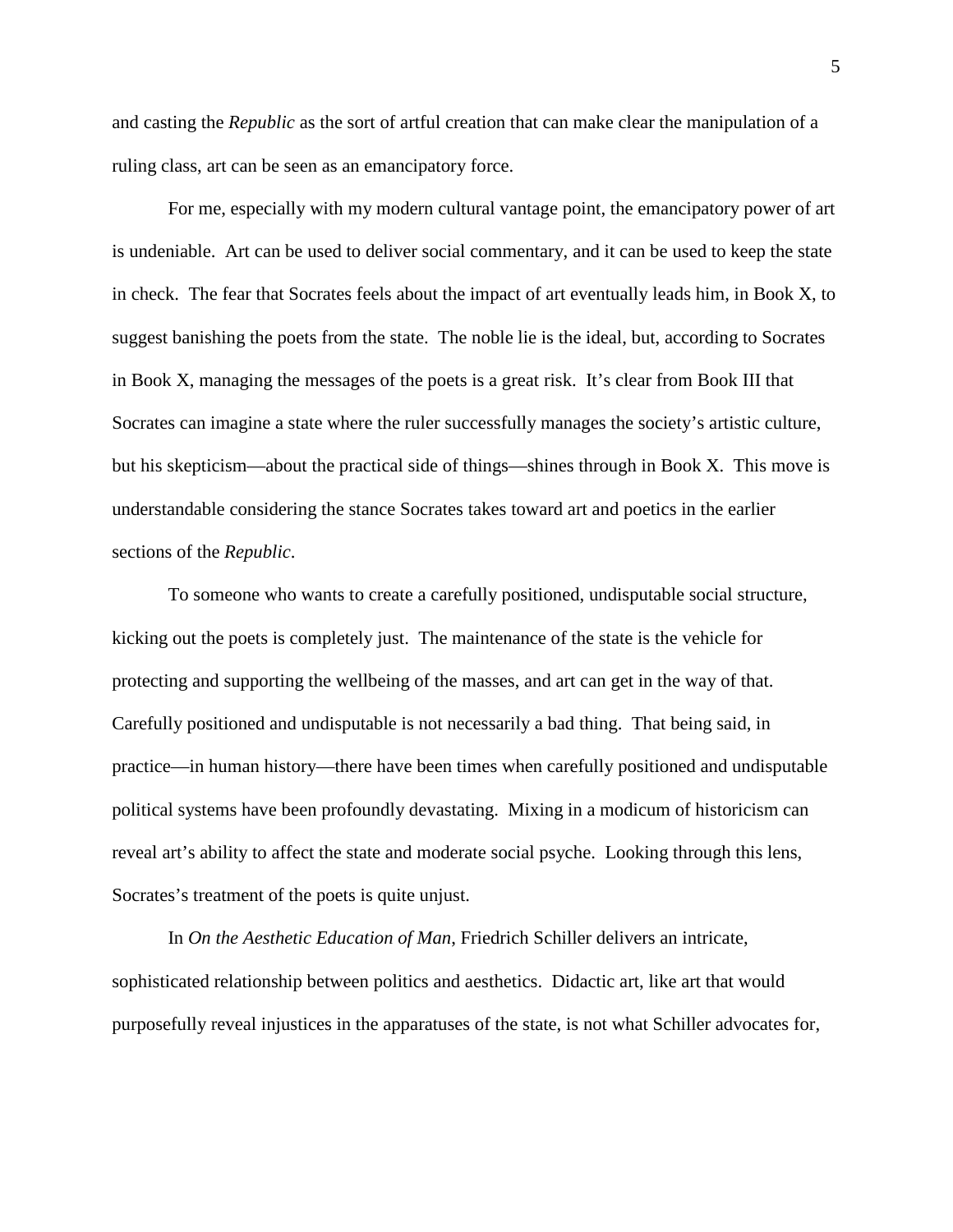but the conventional view of the *Republic*, one in line with what Socrates says in the dialogue, would dismay Schiller.

The basis of Schiller's aesthetics is formed around a distinction between two impulses that, when unbalanced, can lead people astray. Sensuous drives are the impulses for empirical experience. These are experiences of the senses and people desire them based off of feeling. Schiller's picture of the state of nature is founded on the basis of people acting on these sensuous impulses. Reason pries humans from the state of nature, and the second type of impulse is introduced: the formal drive. Reason is the instrument of the formal drive.

For Schiller, an existence ruled too strongly by sensuous drives is an animalistic existence, and one ruled too strongly by reason is an existence of barbarism. In the Fourteenth Letter, Schiller delivers his concept of the play drive. The play drive gives way to an aesthetic sphere where balance between the other drives results in humanity's faculty for appreciation of the beautiful and, in turn, for freedom.

In the Fifteenth Letter, Schiller writes,

The object of the sense impulse … may be called *life* in the widest sense of the word; a concept which expresses all material being and all that is immediately present in the senses. The object of the form impulse … may be called *shape*, both in the figurative sense and the literal sense; a concept which includes all formal qualities of things and all their relations to the intellectual faculties. The object of the play impulse … can therefore be called *living shape*, a concept which serves to denote all aesthetic qualities of phenomena and … *Beauty* (Schiller 76).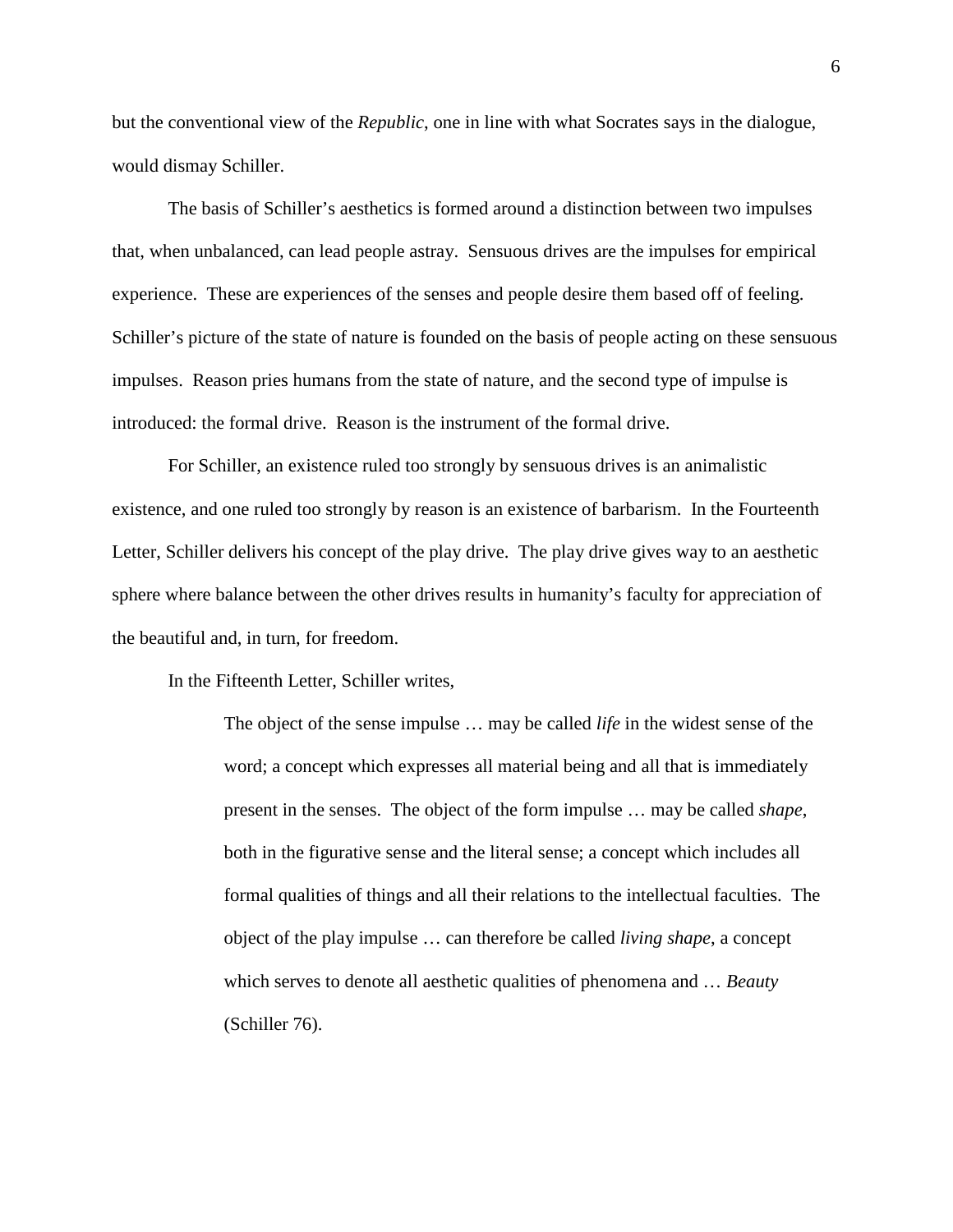Here we get Schiller's exact definitions of the sensuous and formal drives and also the clearest picture of the play drive. The aim of the play drive is to reveal beauty. As the *Aesthetic Education* continues, Schiller describes his aesthetic utopia and how it would manifest the play drive.

In the Twenty-sixth Letter, Schiller talks about how a person searching for humanity only outside of herself will move nomadically and miss out on "communing" with herself. But a person searching for humanity only inside of herself will miss out on the necessary communication that allows for common sense to be developed (Schiller 124-131). Neither of these options yields freedom. The goal of "finding humanity" matters here because that search unfolds in the aesthetic sphere where imagination unhinged from reality can exist. The balance between inward and outward communication is the crux of his aesthetic utopia. The end result is a common sense, one founded on inter-subjectivity, where aesthetics transform reality, not by representation nor didacticism.

Based off of this characterization of the public aesthetic sphere, it is easy to see why Schiller would be dismayed by the noble lie and the myth of Er in the *Republic*. Censorship of art is patently contrary to Schiller's view of aesthetics. Common sense—literal common sense is formulated in the aesthetic, play-driven public sphere and reveals the ideal trajectory of a group. A force like the government, external and motivated not by common will, must not interfere with aesthetics. Forces that interfere with the inter-subjective balance of sensuous and formal drives taint the aesthetic process. Governmental force, or the force of the ruling few, is one of many forces that could taint Schiller's system.

Another force capable of interfering within the aesthetic sphere is the economy. This is an especially important relationship to flesh out considering our contemporary consumer society.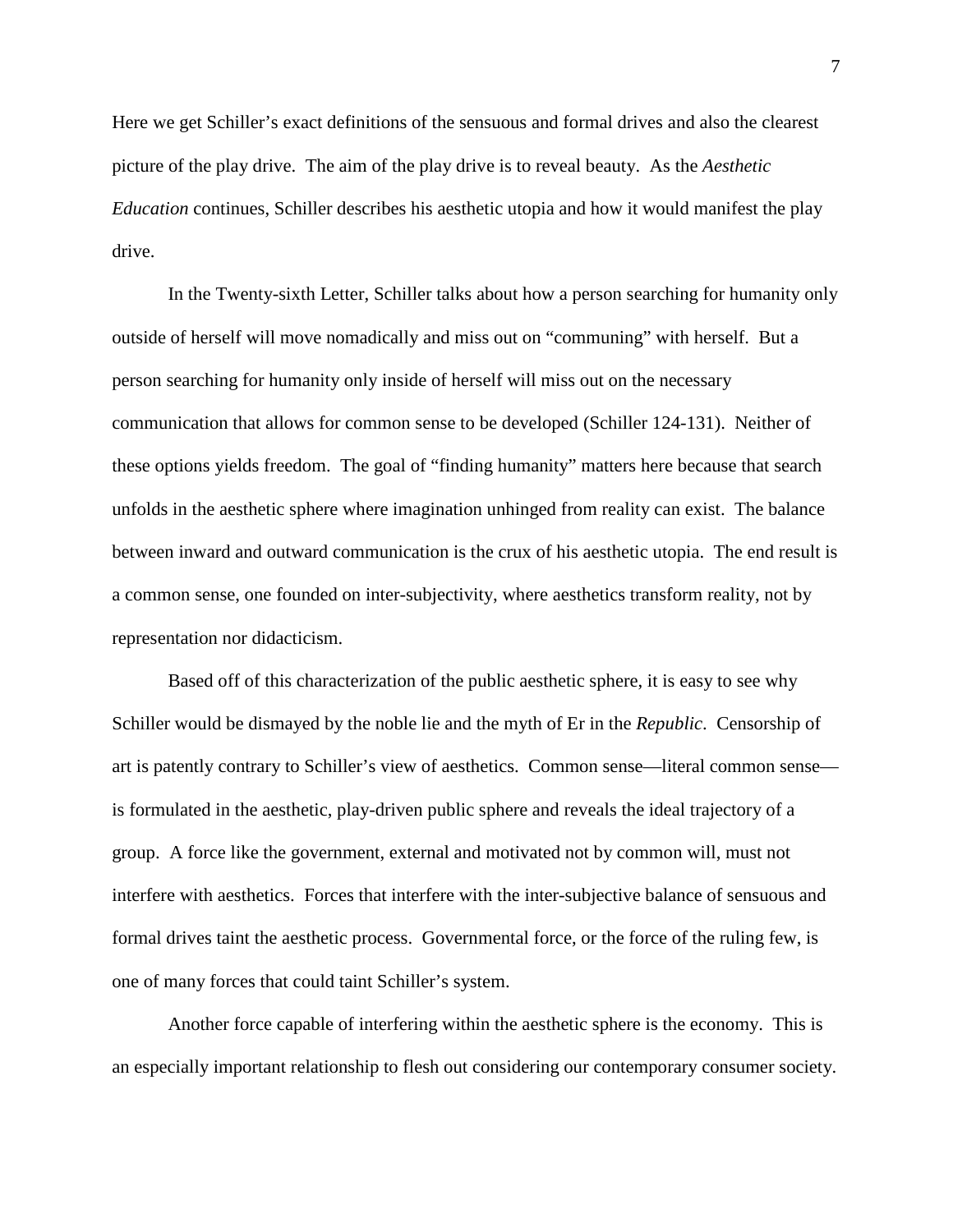Schiller would be concerned by cultures where individuals are, from birth, exposed to a barrage of schemes attempting to create brand allegiance. The agenda of the force responsible for the presentation of the products can get in the way of the human element that Schiller values so highly.

The aesthetic sphere is about interaction with humanity, both inwardly and outwardly, and when a small, self-interested group determines taste, the society will not exhibit a balance between the sensuous and formal impulses. When companies with the sole aim of selling products are the dominating force in the market, the common sense can be left profoundly distorted. Schiller could not have forecasted the nature of our consumer culture, so it is hard to say exactly how he would respond to it, but it is clear that he would be fearful of a system where a small section of the body politic used the economy to determine taste for the masses.

The societal apparatuses in question in the examples of the *Republic* and consumer culture are contained within Schiller's formal/sensuous distinction. This diagram is how I visualize Schiller's system:

| Formal drive $\rightarrow$ | The public sphere | Sensuous drive $\rightarrow$  |
|----------------------------|-------------------|-------------------------------|
| reason $\rightarrow$       | (the play-driven  | $physical/senses \rightarrow$ |
| $\text{laws} \rightarrow$  | aesthetic sphere) | $desires \rightarrow$         |
| the government             |                   | the economy                   |
|                            |                   |                               |

The formal and sensuous drive columns must not overwhelm the public sphere, the space in between, where the drives are balanced. The aesthetic sphere is the playing field for cultural consensus to be made, and it should hold dominion over the other two impulses and the societal structures that most closely stem from the certain drives. In the *Republic*, the system malfunctions because the state is influencing the aesthetic sphere too greatly. This can be seen as a failure of the inter-subjective body politic from keeping the formal impulse in check. When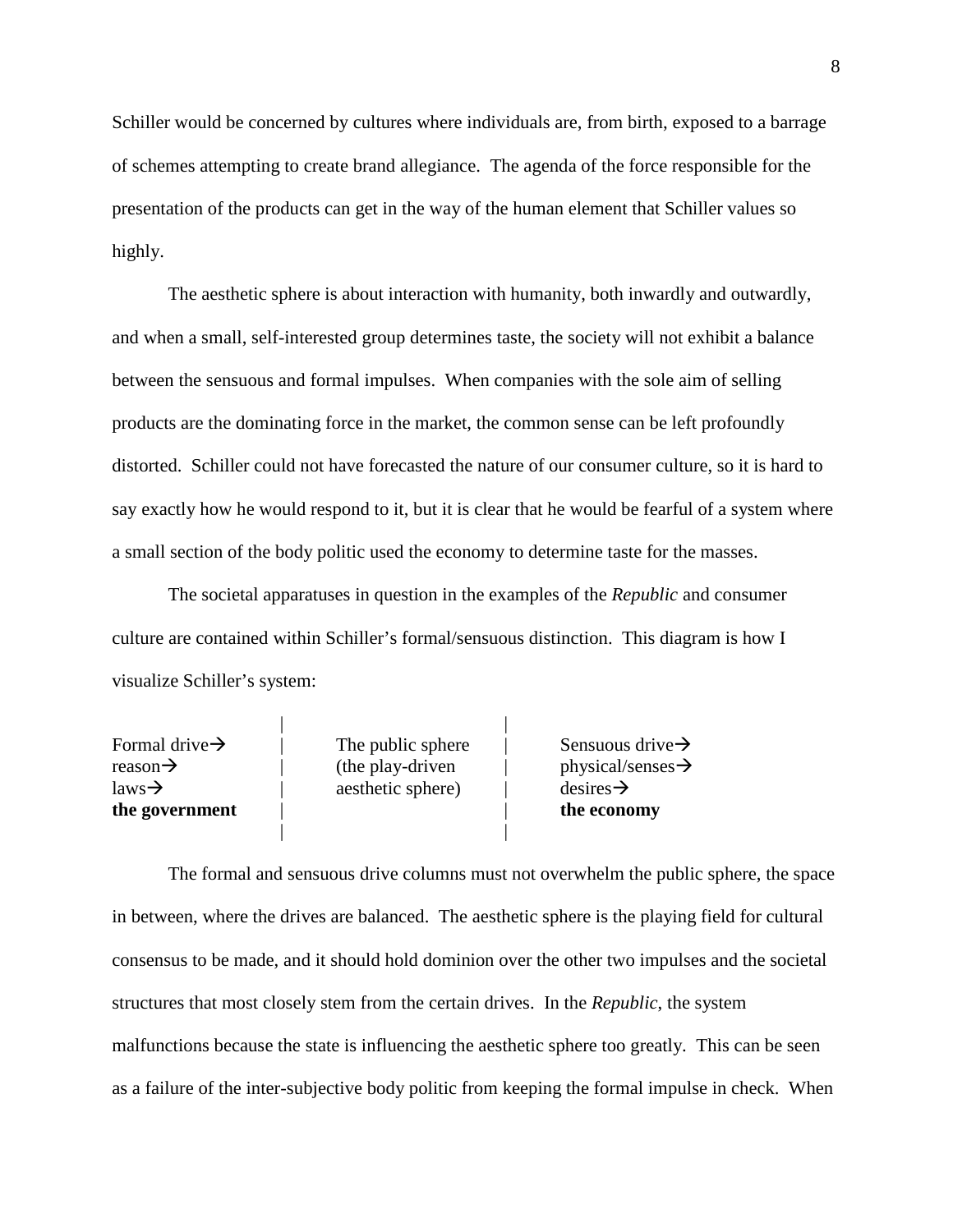it comes to consumer culture, the system malfunctions because the economy becomes too influential. Here, the body politic fails to moderate the material desires and the general desire for pleasure.

In both of these cases, a small subset of a society's population decides how things should be for the masses. This is not an outright condemnation of systems of government where power is contained within a small section of the populace, but it shows how the few can manipulate the many. In theory, manipulating the many can be good for the many, but unfortunately, history is lousy with examples of the few manipulating the many to calamitous ends.

II.

*The Aesthetic Education of Man* and the frameworks Schiller provides within *Aesthetic Education* allow for an important introductory conversation about the dangers of a society overpowered by economic drives. As was seen in the last paragraphs, this conversation is extrapolated from Schiller's conception of the sensuous drive. Next, we will turn to some positions more clearly formulated with the economy in mind.

The development of modern, consumer culture has thrown a complicating element into the relationship between politics and aesthetics. This paper will investigate how the relationship between politics and aesthetics changes in consumer culture and how consumer culture affects the aesthetic judgments of the individuals within it. This investigation will surround Freud's conception of the psyche and a few extensions of the Freudian conception of the psyche that come to us on terms specifically related to consumer culture. It will be important to hang onto the notion from the previous paper about the manipulation of the masses by the few for political purposes. The power of consumer culture will reveal itself to be operating in similar ways.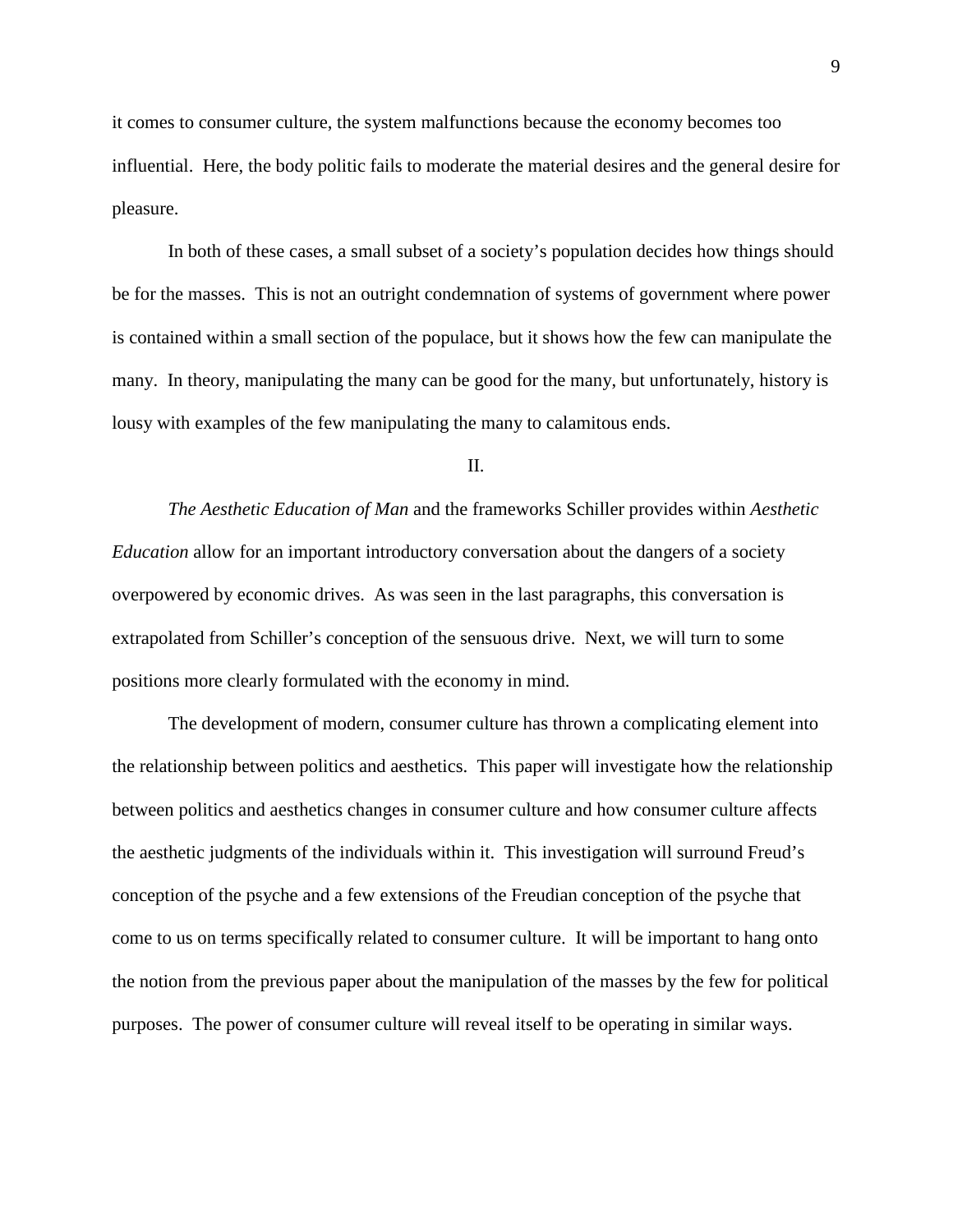According to Freud's conception, the psyche has three parts—the id, the ego, and the superego. The id consists of the base instincts. Its desires are inherited biologically, and it is the seat for libido and aggression. The desires encapsulated in the id are to be fulfilled immediately, and nothing else matters—not even some overruling principle of self-preservation. The superego is the sphere of the psyche where norms and values are established. Outside forces—familial and societal—affect the individual and create those norms and values. The norms and values are internalized, and they give way to consciousness.

The ego is the arbiter of the system. Calculated thought is formed at the level of the ego. In the ego, the process of delaying desires that come from the id for the sake of self-preservation is important, and it is this process that allows for the spatial and temporal senses. Ultimately, the turning inward of desires forms the ego, and the job of the ego is to negotiate the demands of the id, the superego, and the outside world. This is also the project of psychoanalysis in general. Neuroses and psychoses result when the ego fails to successfully negotiate the demands of the id, the superego, and the outside world.

It might not seem obvious at first why this conception of the psyche is important. The first thing to note is that Freud's work altered the very trajectory of human thought. He didn't just revolutionize psychology. He created a new language, which essentially invented much of what psychology deals with today. Furthermore, his ideas about the individual—notions of the conscious and the subconscious and repression—allowed for new perspectives on any question surrounding the human condition. There are almost no realms of intellectual discourse that have gone untouched by Freud's ideas.

This connects to consumer culture because the only products that sell are the products we *want.* Understanding what people want is the primary concern of those trying to sell products, so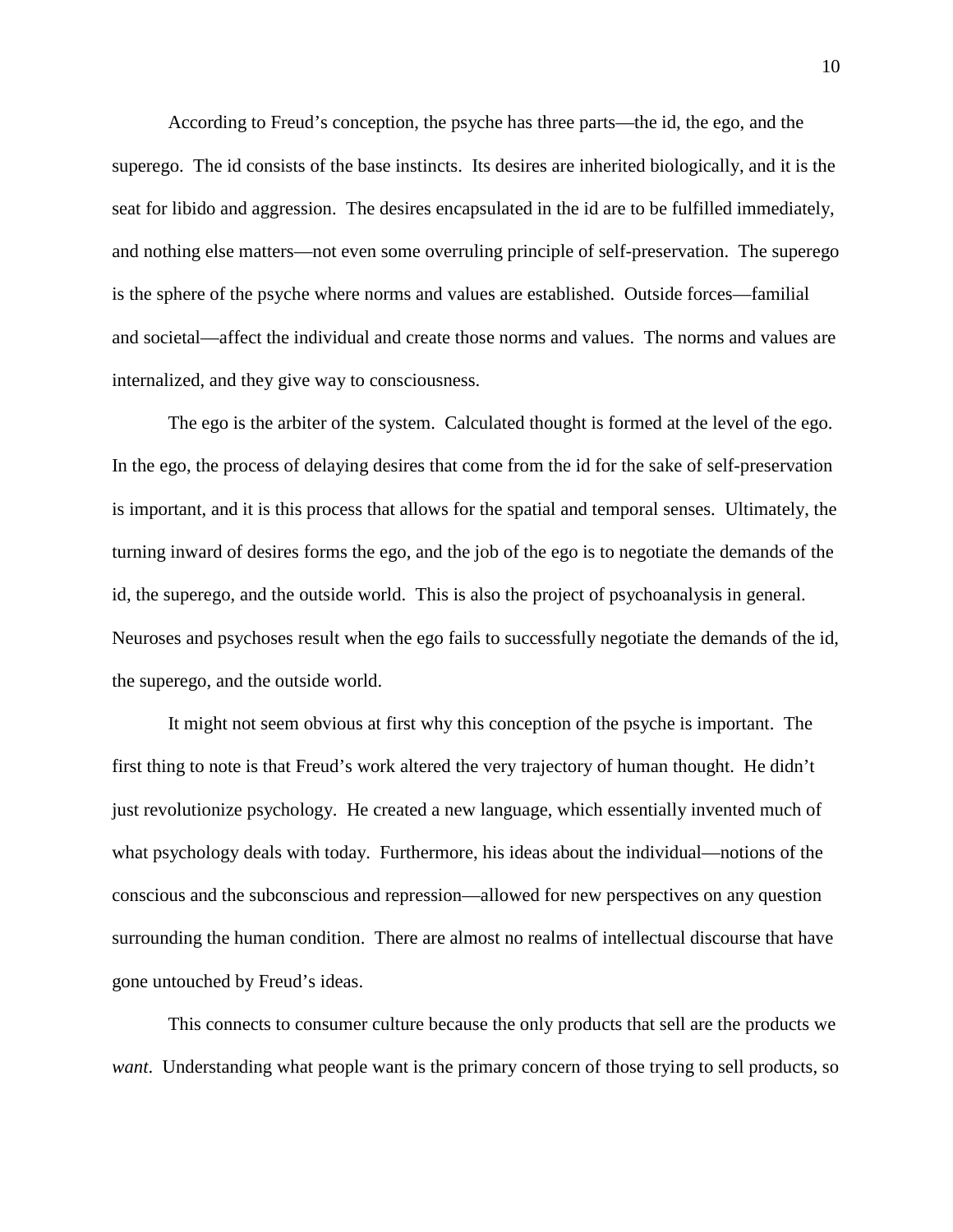the idea of Freud's ego matters. The ego manages "what we really want"—the desires that come from raw, libidinal forces. If there is truth to Freud's conception of the psyche, marketing a product so that people fulfill some id-desire when they buy the product will be a powerful marketing tool. That is one of the fundamental ideas behind Clotaire Rapaille's book, *The Culture Code*.

In *The Culture Code*, Rapaille, a cultural anthropologist and marketing expert, describes the process by which he has successfully marketed products all over the world. He writes, "The Culture Code is the unconscious meaning we apply to any given thing—a car, a type of food, a relationship, even a country—via the culture in which we are raised" (Rapaille 5). Rapaille argues for "cultural consciousnesses," unique to certain cultures that code the surrounding world. He discusses the "minds" of countries, and argues that within those countries, the objects in the world are coded with unconscious meaning (27).

When he markets a product, he tries to tap into this cultural consciousness. Products that sell the best are marketed most closely in line with the specific code for that thing in that certain place. For the bulk of the text, Rapaille gives accounts of different codes and how they work. These specifics are less important than the underlying psychology and philosophy behind Rapaille's work. Rapaille subscribes to a theory of brain biology formulated by renowned neuropsychologist Paul D. MacLean.

MacLean's theory of brain biology splits the brain into three separate parts. Over the course of human evolution, three distinct sections of what is now the human brain developed. MacLean writes that "the three formations constitute a hierarchy of three-brains-in-one—a triune brain" and that the three sections are "radically different in their structure and chemistry, and in an evolutionary, sense countless generations apart" (MacLean 361). The important part of this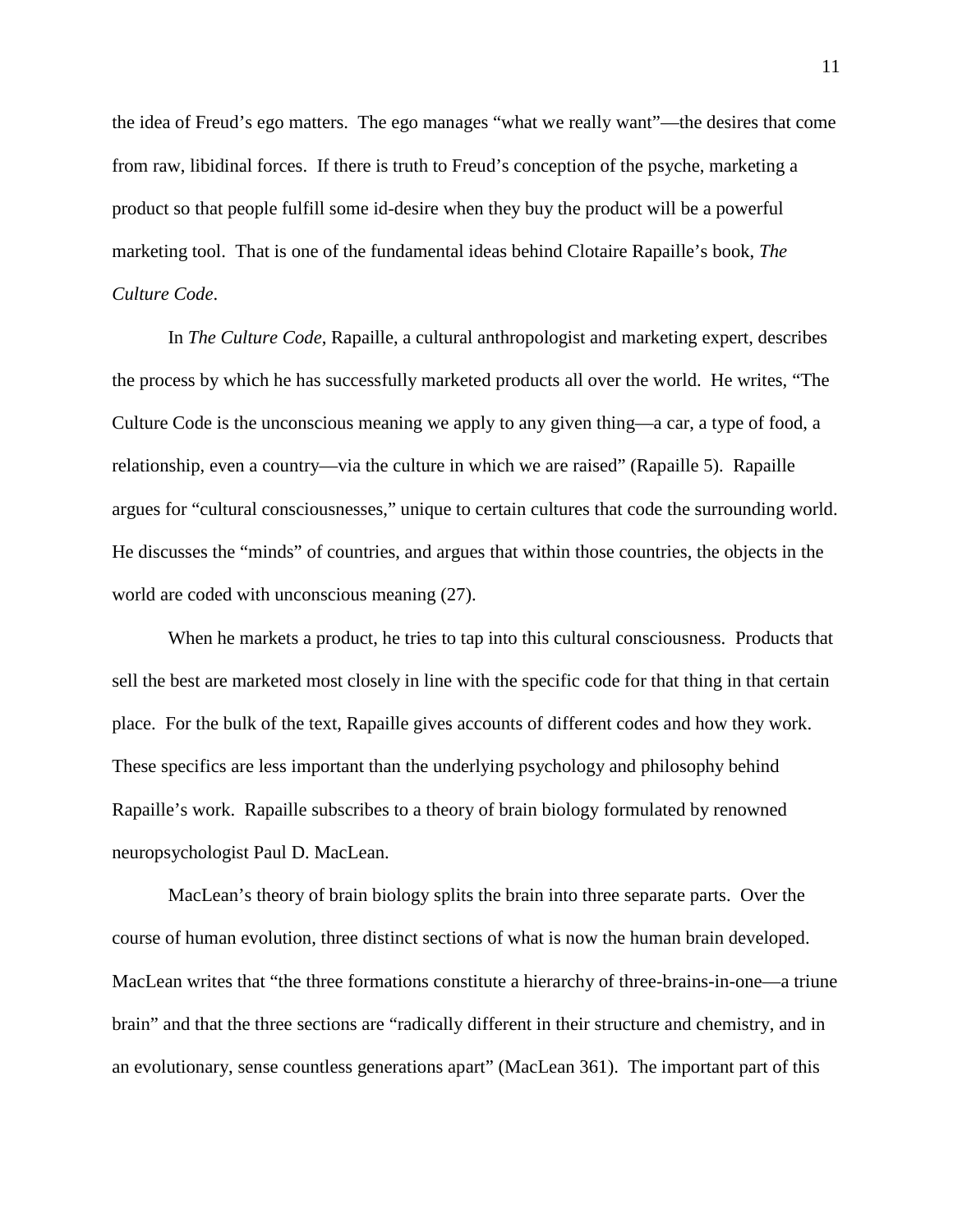theory for Rapaille is the simplest of the three brain structures, the reptilian complex (Rcomplex).

MacLeans's experimental work suggested the possibility that the R-complex has "a mind of its own" (MacLean 363). For Rapaille, this R-complex is connected to the desires of the id. The ego, as a force of authority and consciousness, and the superego, containing the forces of society are essentially trying to navigate the functions of the R-complex. Language mediation that happens at the level of the ego contributes to the formation of our cultural codes. Our deepest desires, stemming from that reptilian brain, are inaccessible to us, but our actions reveal them, and those actions, at the intersubjective level, create our cultural codes.

Another thinker who employs Freud in similar ways is Edward Bernays, Freud's nephew. Bernays's obituary called him "the father of public relations," and he wrote extensively about public relations and propaganda. One of the chief elements of Freudian psychology is the notion of repression. Repression is key for both Rapaille and Bernays. Id-desires that are forced back by the ego and the superego create an undercurrent of repressed, unconscious, unfulfilled desires. These are the desires that contribute to cultural codes—the ones Rapaille tries to get at.

For both Rapaille and Bernays, people don't mean what they say. Bernays writes, "A thing may be desired not for its intrinsic worth or usefulness, but because he has unconsciously come to see in it a symbol of something else" (Bernays 75). Rapaille would certainly agree there. Bernays continues, "This general principle, that men are very largely actuated by motives which they conceal from themselves, is as true of mass as of individual psychology" (75). Here, we see the movement to the collective that parallels Rapaille's thinking.

One of the most important parts about the work of Rapaille and Bernays is that they saw their work as emancipatory—this is also the element of their work that ties these discussions of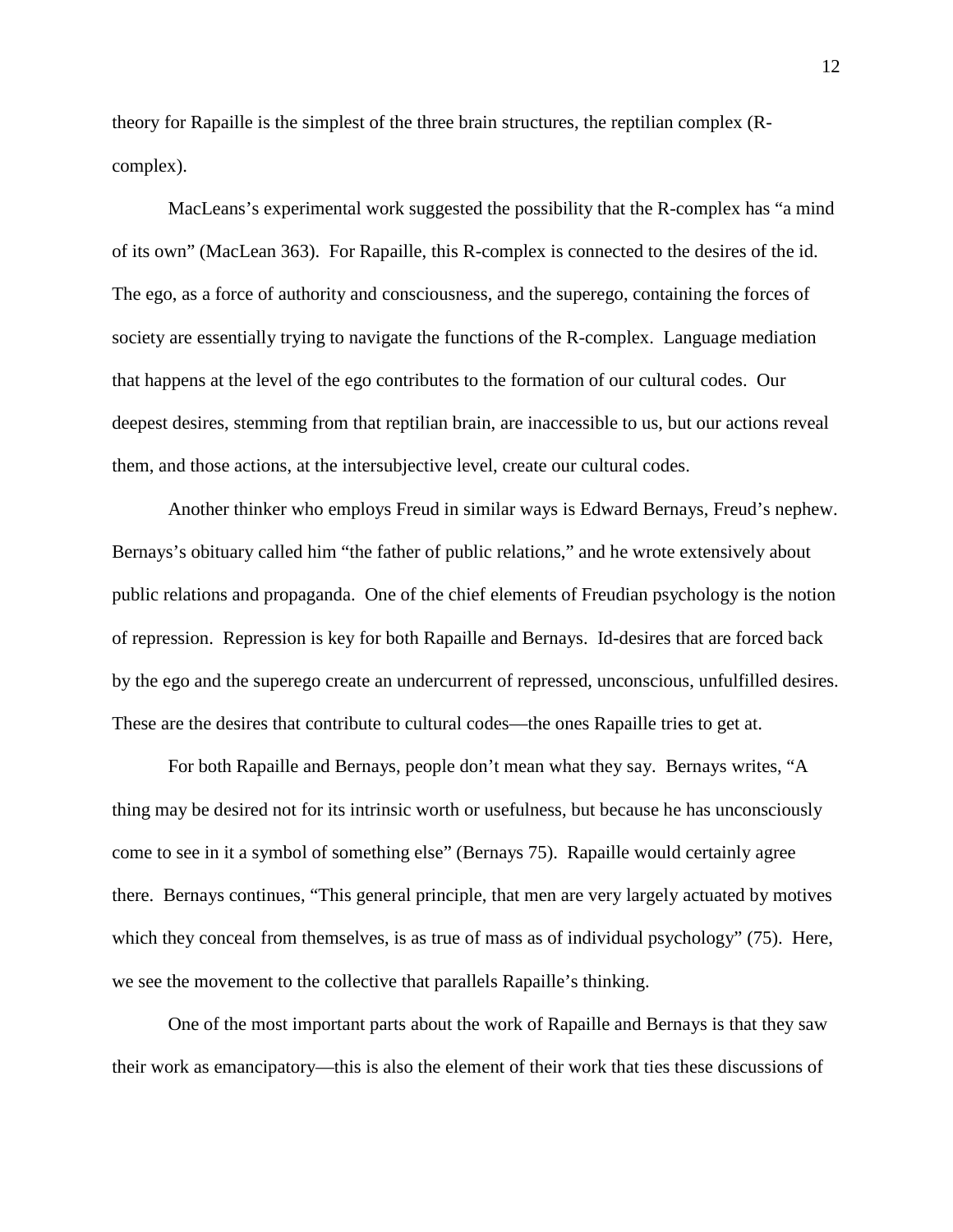psychology and economics to politics. For Rapaille and Bernays, knowledge about the way my psyche works in our modern culture, gives me my freedom. "The Culture Code offers the benefit of great new freedom gained from understanding why you act the way you do," Rapaille writes (198). The last section of *The Culture Code* is an ode to America. It sings passionately about American ideals and the how the code for America is adolescence—we see ourselves as striving forward from our current position. Upward mobility and the "America Dream" are coded into the psyche of America and Americans.

Rapaille and Bernays wave their Freudian flag, but the version of freedom that we get in their systems is inadequate. In a 2011 essay on the ontology of consumer culture, Stefan Schwarzkopf investigates sovereignty in the modern, consumer sphere. The modern consumer and her relationship to the market parallels the relationship between the individual and the sovereign in liberal constitutionalism, and Schwarzkopf sets out to analyze consumer-market relations in the way a political philosopher would analyze individual-sovereign relations.

Early in the essay, Schwarzkopf characterizes a narrative that successfully captures the ideas of Bernays and Rapaille:

> "This set of views, which despite their differences I tentatively call a 'liberal narrative' in the studies of consumer society, is necessarily based on the idea of the consumer as a 'modern', powerful individual agent and as a person who creates and reshapes their identity not through passive reception but through critical interaction with mass culture" (Schwarzkopf 108).

Ultimately, Schwarzkopf will argue strongly against this position. In the essay, Schwarzkopf, tapping into medieval philosophy, employs the idea of *corpus mysticum*, or mystical body, to explain how consumer-market relations have been theologized. The great medieval theologians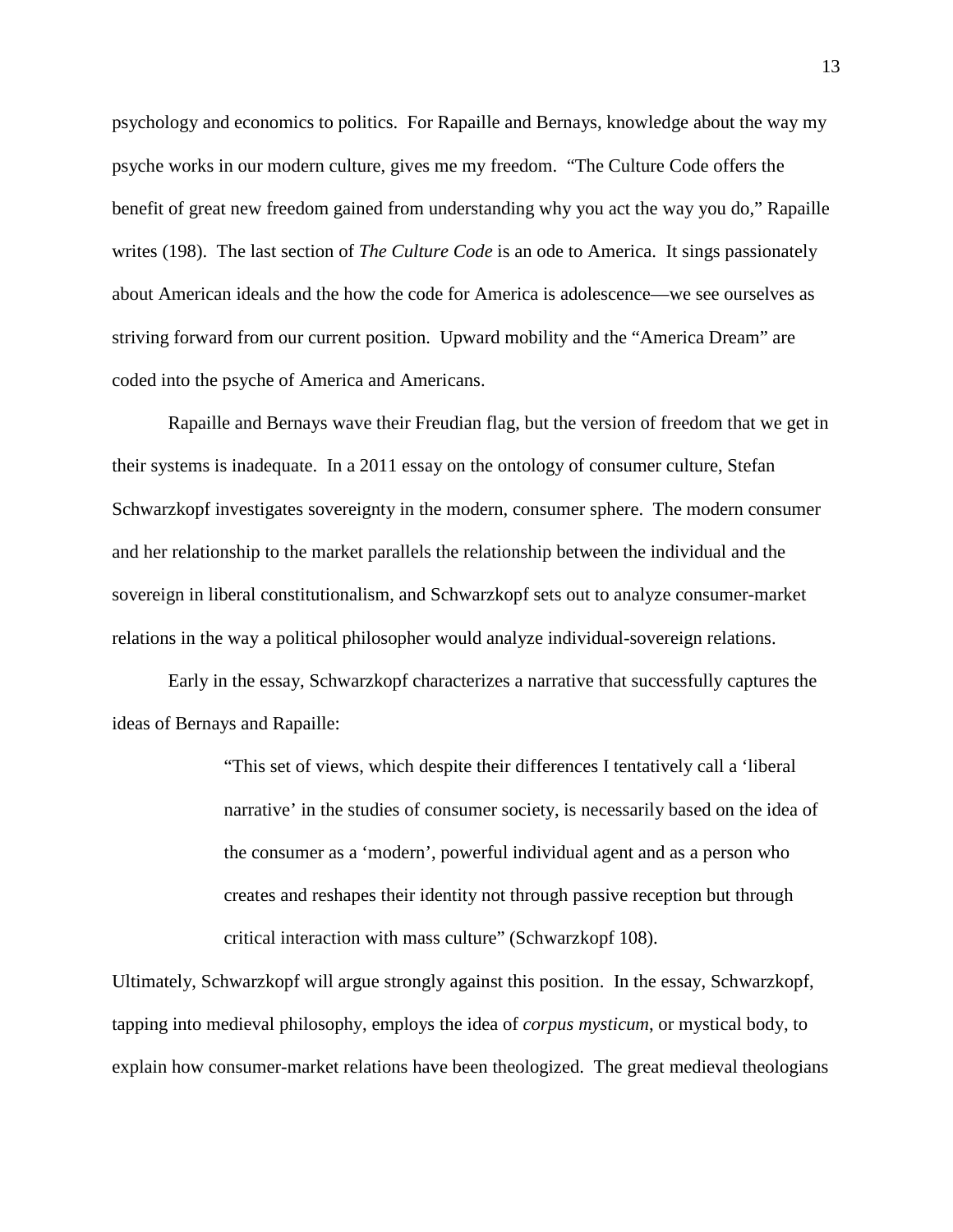"used [*corpus mysticum*] to describe how mortal believers formed a sacred and immortal collective body, the church, which had the figure of Jesus Christ as its sovereign head (Schwarzkopf 110).

For Schwarzkopf, this definition of *corpus mysticum*—its form in particular—neatly parallels liberal constitutionalism and consumer-market relations. What Schwarzkopf ultimately argues is that choice might exist, but *free* choice does not exist. Schwarzkopf writes, "as consumers, we might be choosers, indulgers, identity-seekers, communicators, explorers, activists, citizens, and rebels (Gabriel and Lang, 1995). Yet to believe that the market makes us sovereigns is an illegitimate self-delusion" (122).

Some of the pushback against the "liberal narrative" Schwarzkopf describes comes with Freudian ties. A number of Freudian thinkers don't align with Rapaille and Bernays, and they contribute to the counter-narrative opened up in our discussion of Schwarzkopf. One such thinker is Theodor Adorno, of the Frankfurt School. It is impossible to do justice to Adorno's position in so few words, but his position drastically varies from those of Rapaille and Bernays, and it's important to understand how Adorno employs Freud.

In an essay on the foundations of Adorno's conception of the self, Yvonne Sherratt explains how Adorno's position is a combination of Freud and Hegelian-Marxism. According to Sherratt, Adorno's view of the self is derived "first, from Freud: the essential core of the self consists of psychosexual drives. Secondly, from Hegelian-Marxism, the 'natural' core of the self is historically determined, that is shaped and constituted by social activity over the course of time" (Sherratt 109).

Another important part of Adorno's philosophy borrowed from Freud deals with the nature of the collective. According to Adorno, "The mechanism which transforms libido into the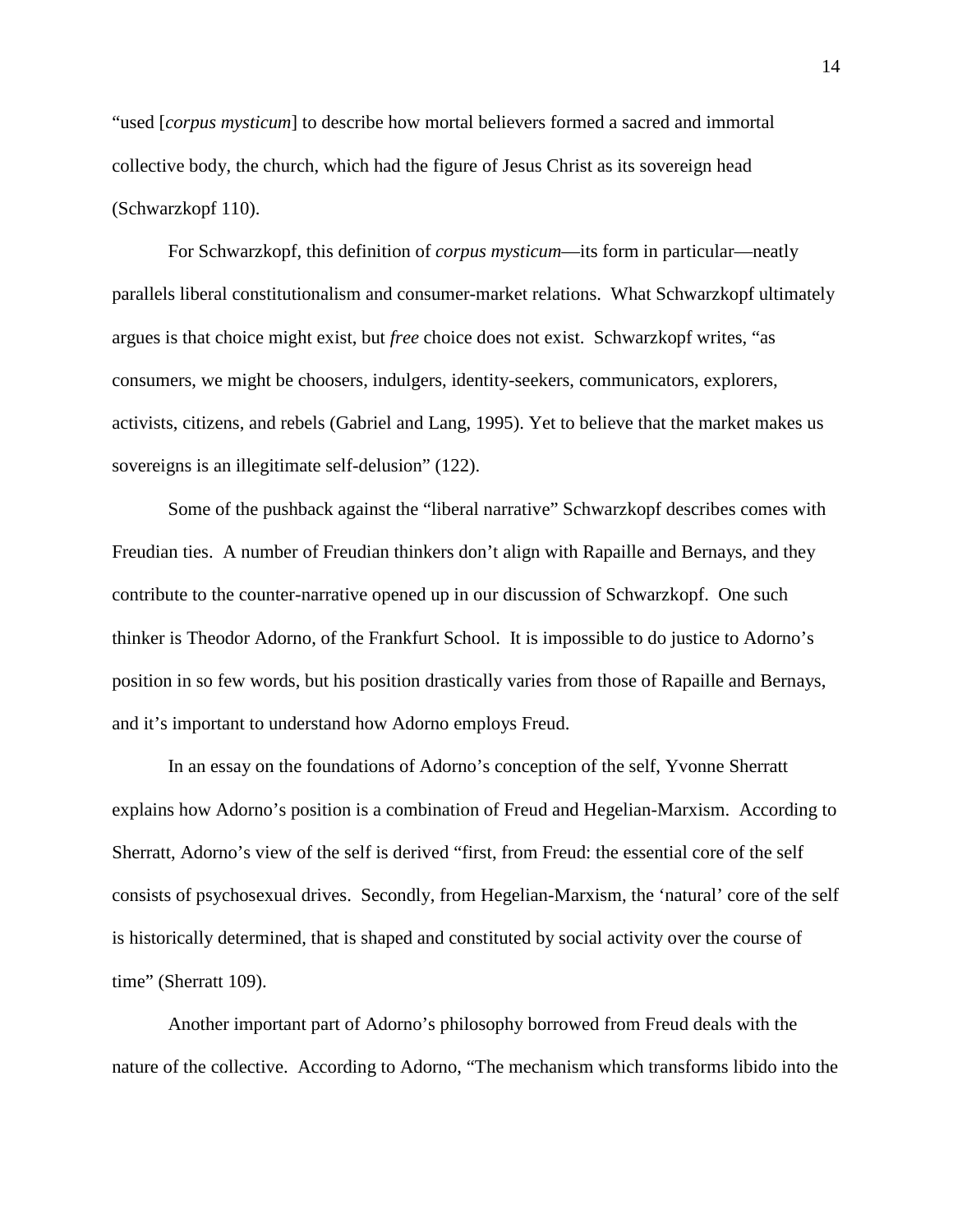bond between leader and followers, and between the followers themselves, is that of *identification*" (Adorno 139). This passage comes from an essay about the connection between Freudian psychoanalysis and fascist propaganda. "The doctrine of identification," as Adorno calls it, is inevitably tied up in the fascist mentality. It reinforces the allegiance to the in-group and the condemnation of the out-group. This line of thinking is eerily similar to the one put forward by Rapaille. What is the culture code if not a manifestation of the doctrine of identification?

In "The Herd Instinct," a chapter of *Group Psychology and the Analysis of the Ego*, Freud discusses the power of identification over the collective—the herd. Freud admits that his study of identification in groups is not exhaustive, but the one standout feature is identification's "demand that equalization shall be consistently carried through" (Freud). Freud eventually makes the move away from "herd mentality" and argues instead for "horde mentality." There is equality among the individuals, but the individuals also seek to be led by a ruler. The individual is an "individual creature in a horde led by a chief," according to Freud.

Adorno understands this, and the remnants of Freud's position are clear in Adorno's position on fascism. In the chapter cited, what Freud says about the collective isn't directly tied to his conception of the psyche, but you needn't look further than Rapaille and Bernays to see how the two strands can be connected.

The doctrine of identification—and its power to influence and mobilize a group—can also been seen clearly in the idea of *corpus mysticum*. Conforming to the group identity and yielding power to a figurehead are essential in both of the systems condemned by Adorno and Schwarzkopf. In the conclusion of Schwarzkopf's essays, he delivers this final gem: "When the consumer sovereign received his crown, he was invested with the same destructive moral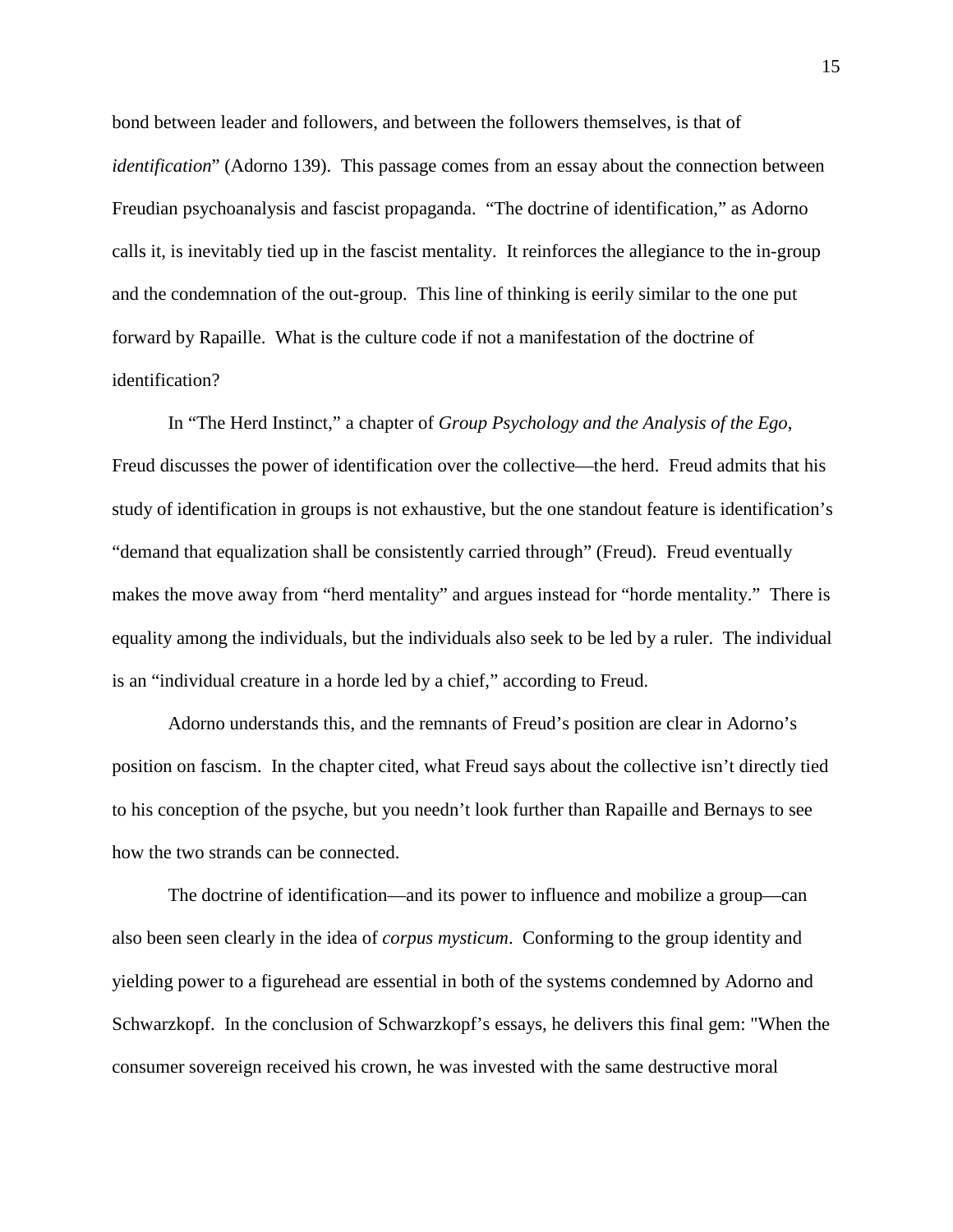absolutism that had once characterized pre-modern monarchs. Yet this emperor is without clothes: consumer sovereignty is a fiction, and a dangerous one at that since it delegitimizes more democratic and humane alternatives to current regimes of market capitalism" (Schwarzkopf 124).

It is fitting to turn to Adorno specifically because he contains both Freud and Hegelian-Marxism. Many of the alternatives to market capitalism that Schwarzkopf gestures toward are informed by the schools of thought synthesized by the Frankfurt School. That being said, the work of the thinkers taken up by the critical theorists has also influenced some of the greatest disasters in human history. Despite that, if we reject the "liberal narrative" of consumer culture and move toward a position closer to Adorno's, not only do we get a truer sense of Freud's work, but we also get another warning about hierarchical social structures where the few rule over the many.

#### III.

One of the most important ideas to circle back to comes from the work done earlier to flesh out *Aesthetic Education*. I gestured toward a fear that the economic manipulation of taste could distort a society's common aesthetic sense, and that, ultimately, seems like one of the greatest hurdles that must be overcome in modern consumer cultures. Much of the discussion we had in class this semester revolved around an imagined emancipation from consumer culture, and one of the greatest struggles on that front comes automatically because we've grown and been conditioned inside of consumer culture.

From the moment we can distinguish the images around us, advertising floods our worlds. Advertising is everywhere in modern consumer culture, and we are the products of that culture. It might have been less obvious fifty years ago, but for young people today, this world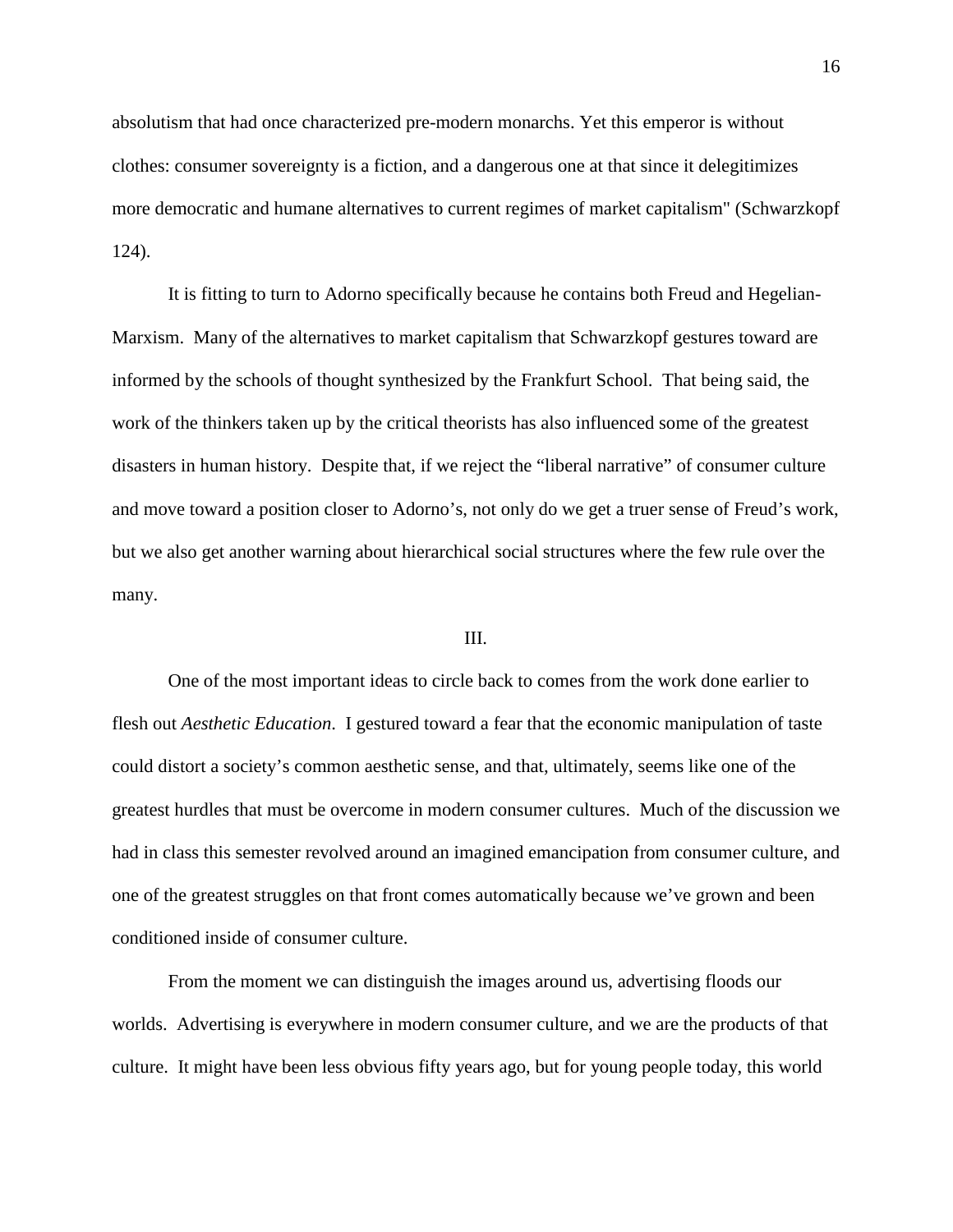of hyper-advertising is all we've known. You don't have to accept nurture over nature as gospel. It could even just be a belief in the slightest impact of the environment. But what that creates is a reality where many of our desires, desires that seem natural, have come from these manipulative, profit-motivated images that we are bombarded with immediately and unavoidably.

The "liberal narrative" of consumer culture addressed in the section on Schwarzkopf disagrees with me here. The idea that learning "why we want the things we want" acts as an emancipation from what would otherwise be slavery to our desires, according to thinkers like Rapaille and Bernays. But I think Freud was right in his original works on group mentality. In "The Herd Instinct," Freud's picture of how the group operates doesn't seem like one that can be reclaimed merely by knowing "why we're thinking the way we're thinking."

What this line of thinking doesn't address is the concerns I laid out in the previous two paragraphs. According to that liberal narrative, it takes reading someone like Rapaille to become awakened to the nature of how our desires work. But in the time before that, in the time when we move through life in stormy seas of manipulative images, much is transmitted, and how can the impact that time has had be undone simply by learning where our desires come from?

Furthermore, as I indicated earlier, our desires have to be influenced by the images by which we are surrounded. Rapaille argues that our "real" desires are those that come from the lizard brain, but if those desires form codes that are then plastered on the walls of our culture, where is the line between real and imagined desires drawn? What's really going on is identification on a grand scale, and as Schwarzkopf and Adorno argue, the power of that identification can be collected and harnessed by a national or religious few.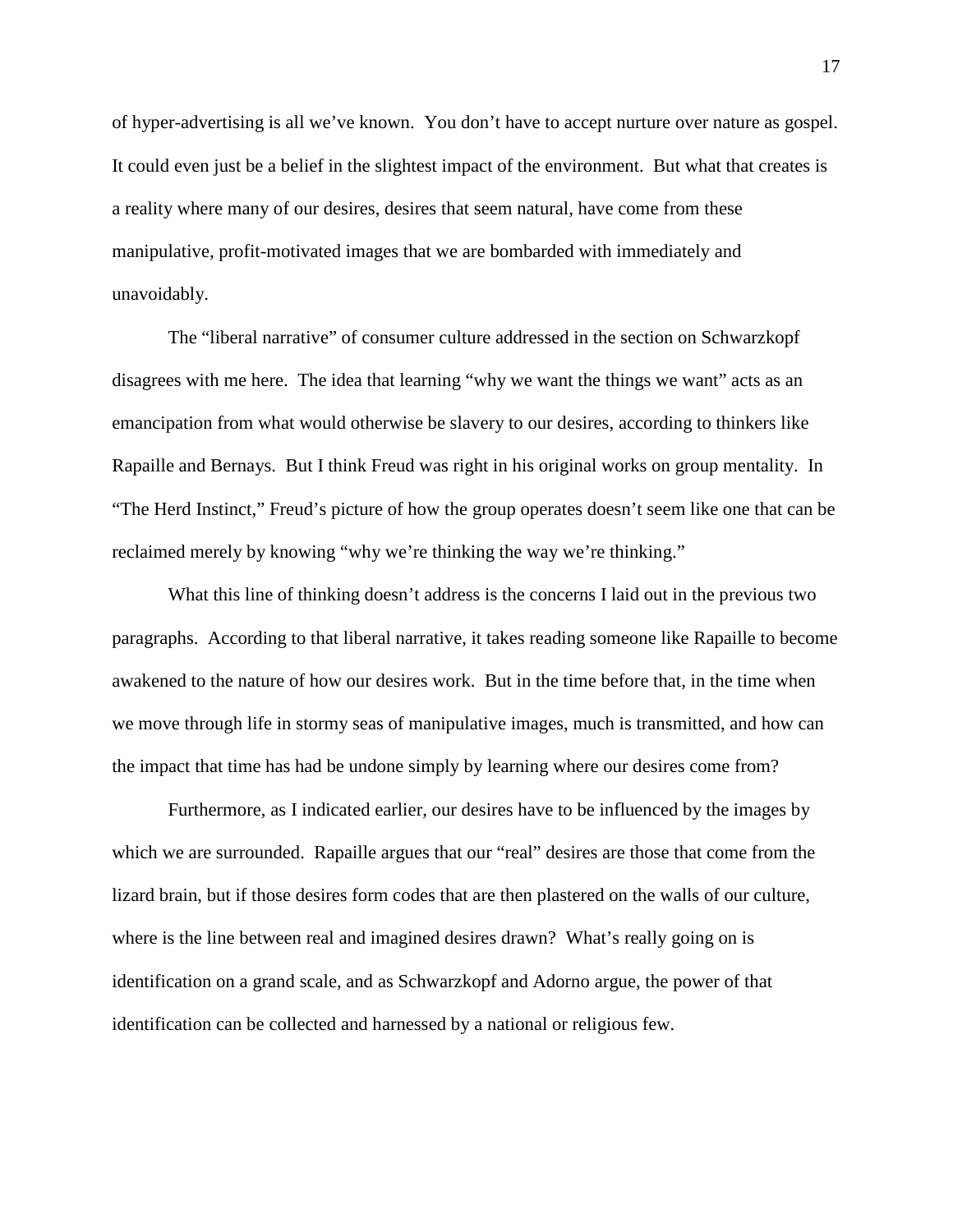Forces of identification amongst a group of people create the ways the identified group projects its images. This process being too heavily influenced by leaders is what Schwarzkopf and Adorno worried about, and it's another thing Schiller would have been dismayed by. The noble lie and the myth of Er of Socrates are easily in line with Adorno's characterization of fascist propaganda. And all of those practices by the people in power dramatically warp the common sense of the masses.

After moving through a more in-depth discussion of the modern aesthetic landscape, how it is so dramatically influenced by economic drives, and how that impacts the political life of the citizens, we return to Schiller to further flesh out how his aesthetic utopia offers respite from the many ills of our consumer culture. The two-way street between Freudian identification and the creation of an image-rich society greatly impacts our political freedom, and Schiller's work can help us in our work to regain our freedom.

In a 2013 essay on art education, Richard Siegesmund writes on Schiller and two thinkers who repurposed his work in their own. His treatment of Schiller, through Jacques Rancière and Gayatri Chakravorty Spivak, on the way to an argument about the nature of art education, will be very useful in understanding Schiller's project and how it can help the cause of Schwarzkopf and Adorno.

Siegesmund starts by defining the play drive in his own words: "For Schiller, coming to aesthetic understanding through authentic play did not mean the strict, rule-governed play of sport, but an open and fluid imagining in which delight is a possible outcome, but can never be a goal" (303). Siegesmund goes on to say that "there is no purpose for" Schiller's play. Instead, there is "purposeless," and the "terms of engagement can freely morph, alter and reconstruct to the ephemerally emergent ends of delight" (303).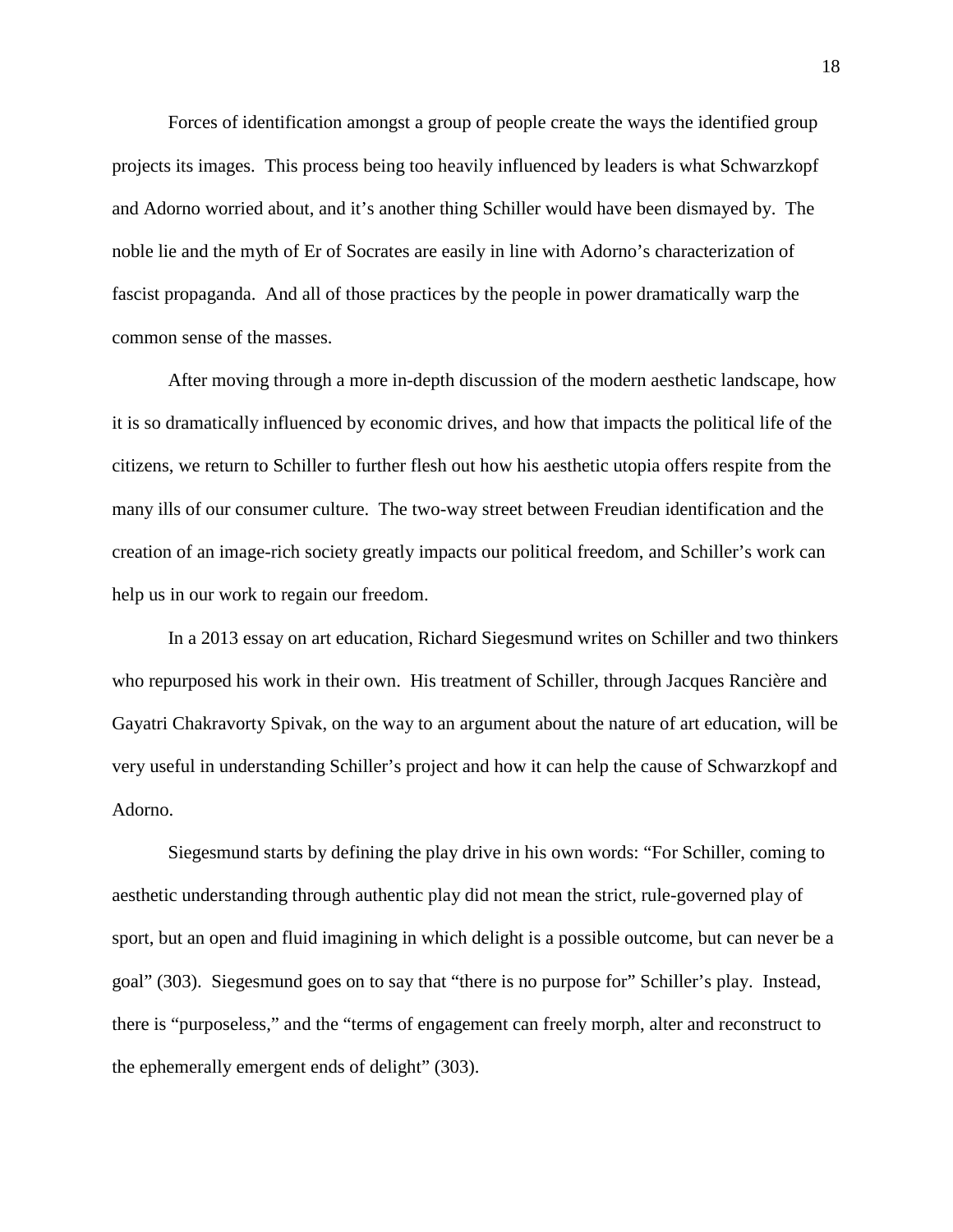What Rancière picks up on is how Schiller's "aesthetic play skips categories" and how "it thwarts recognition and invites us to recalibrate, readjust, and reconsider" (303). He runs with this idea and arrives at his conception of "dissensus." Siegesmund writes, "For Rancière, these multiple worlds exist in states of unresolved competitive tension. There is no such thing as best practice, no hope of consensus" (303).

This might seem like it runs counter to Schiller's common sense. Isn't common sense just consensus? In reality, Schiller's idea of common sense is much closer to Rancière's dissensus than consensus in the traditional sense. Schiller's ideal is founded on "difference without fear," not the sort of conforming argued against by Rancière. The notion of dissensus in alignment with Schiller's aesthetic utopia reveals how Schiller's work can be liberating. The multiplicity and dissensus makes for an aesthetic sphere that cannot be manipulated by the few.

Seigesmund also sets his sights on capitalism by employing the work of Gayatri Chakravorty Spivak. According to Siegesmund, "Schiller focused on an independent, empathetic consciousness," and this "unbridled consciousness that refuses to submit to preexisting categories and purpose" can't be toyed with by capitalists (303). Siegesmund writes, "Only in allowing individuals to play, only in allowing them an aesthetic experience of autonomous non-utility can, in Spivak's view, individuals emerge who are capable of resisting the homogenising hypnotic influence of capital" (303-4).

For Spivak and for Siegesmund, "this holds the promise of an authentic democratic society instead of our now existing neo-liberal societies that are simulacra of democracies but exist through the exercise of power and control" (304). This type of thinking has the power to truly emancipate us from the dangers described by Schwarzkopf and Adorno, and it does so on Schiller's terms.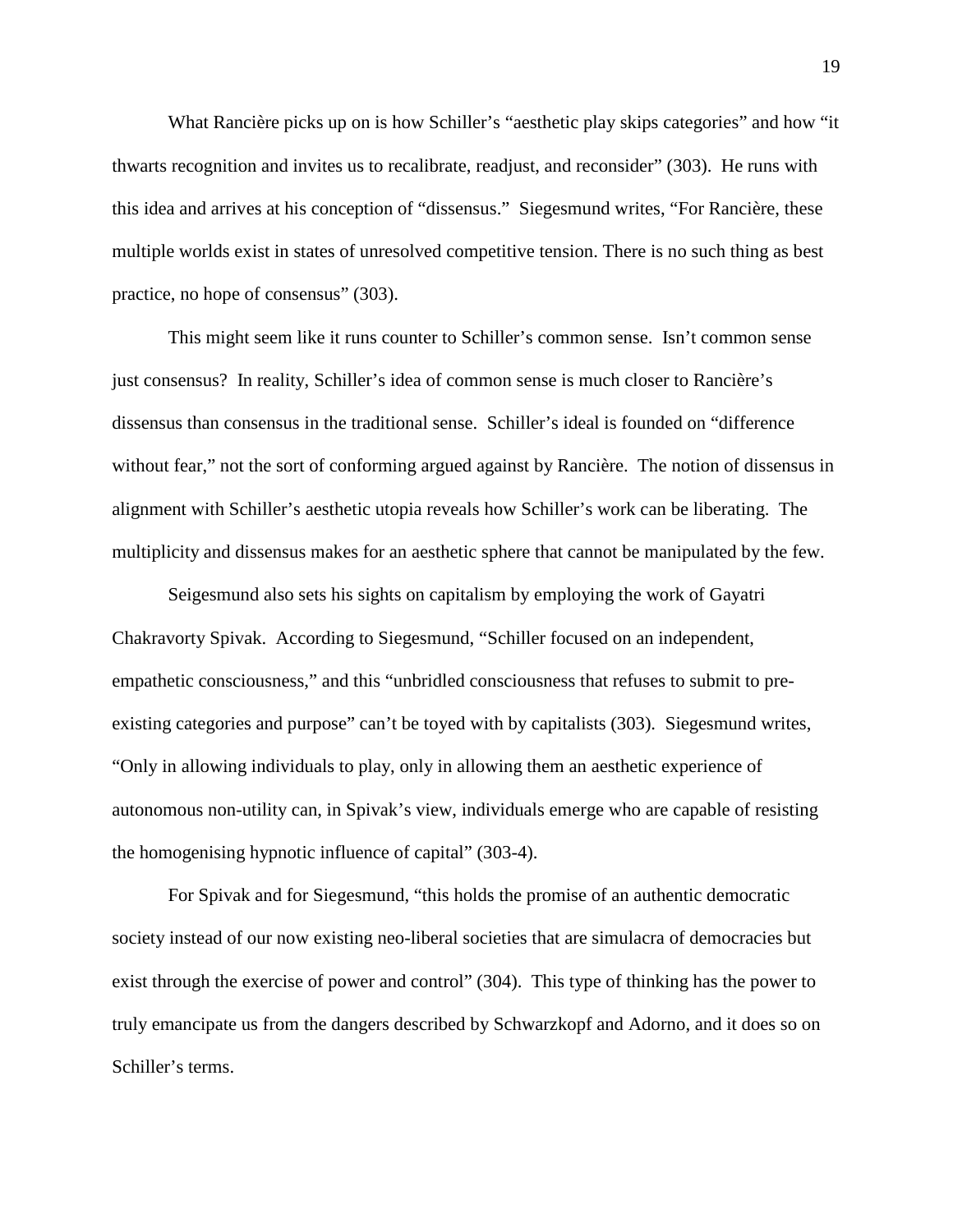By abandoning the micro-usefulness of art, we can unlock art's true potential. As Spivak points out, the commodification of art undermines its legitimacy to contribute to common sense and the aesthetic sphere. Furthermore, the commodification of everything else in our consumer culture manifests itself in mediums shared with art—in advertisements. This further contributes to our inability to actualize Schiller's aesthetic utopia.

In a 2001 essay on *Aesthetic Education*, Roger Kimball discusses one of the greatest challenges of aesthetics. He writes of the "tendency to invest art with unanchored religious sentiment:" "It [becomes] difficult to keep art's native satisfactions in focus. The difficulty is compounded because aesthetic delight involves a feeling of wholeness that is easy to mistake for religious exaltation. Art does offer balm for the spirit, but it is not a religious balm" (13). This problem is confounded by the ideas of identification discussed above. It's offers another version of the dangerous two-way street between identification and images.

Our neo-liberal capitalism functions in a quasi-religious fashion, and the work we do in the name of its systems to externalize life's meaning and value makes us deeply susceptible to manipulation by a small group of people. It's not that leadership by the few is fraught by definition; it's that the power of identification in combination with placing the meaning and value of life outside of ourselves creates realities in which the masses become powerless and easy to manipulate. We have yet to emancipate ourselves from these systems, but the liberation of our images is the place to start. That liberation will lead to the dissolution of those systems and might just lead to the sort of thing Schiller dreamt of in 1795.